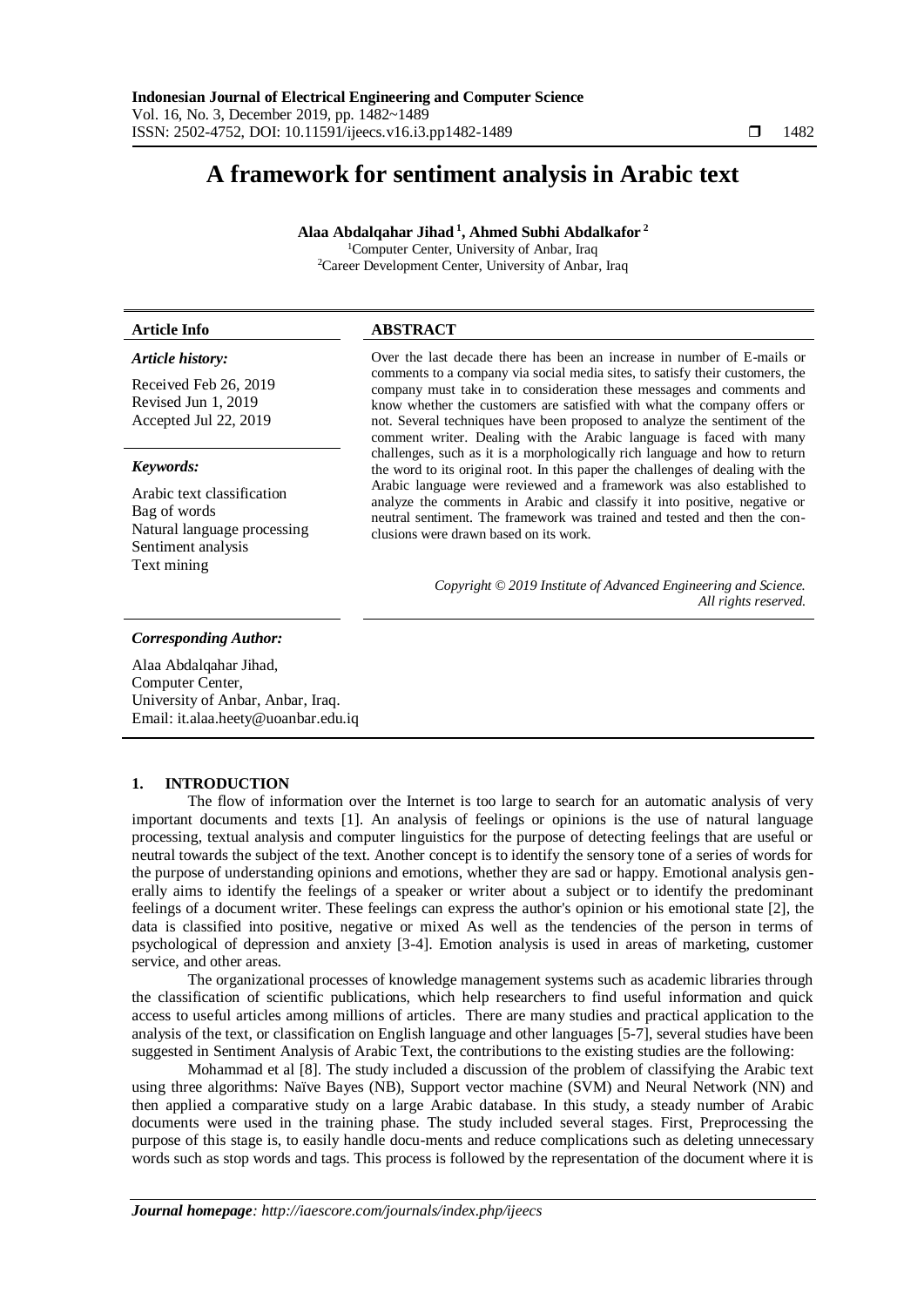converted to the vector area and then the reduction of dimensions is chosen so that the text becomes free from the complexities and ready to extract properties, this process includes cleaning the text and stemming to be presented in clear format and then identify the most important features appropriate to the original text. After conducting the training and testing of three algorithms and comparing them. The results showed that the SVM algorithm supports the best results.

Al-Anzi and AbuZeina [9]. In this study, the technique of cosine similarity was used for the purpose of verifying the performance of the classification of the Arabic text. The single value analysis method (SVD) was used to index the underlying significance (LSI) to extract the textual properties. The SLI technique is to represent the text in a better way because it maintains the semantic information between the words. A number of classification methods have been applied (Classification Tree (CT), Neural Network (NN), Naïve Bayes (NB), Random Forest (RF), Support Vector Machine (SVM) and K-Nearest Neighbors (KNN)) over 4,000 documents for 10 topics (400 documents per topic). In this study, the method (TF.IDF) was used to extract features. After analysis and testing, the results showed that the use of (LSI) is superior to (TF.IDF) and the K-Nearest Neighbors (KNN) method of classification is the best among the methods of classification used in this study.

Bahassine et al [1]. This proposed study included two main aspects; the first aspect included the development of new algorithms to represent each term of a particular document at its root. The other side of this study was the study of the comparison of the two algorithms (new stemmer and Khoja's stemmer) on 5070 documents classified independently into six categories ( entertainment, Middle East, sport, switch and world on WEKA toolkit a business). Precision measures and f-measure were used to compare the performance of models. The experimental results of this study showed the superiority of the proposed algorithm to classify the text; it reached 89.1% in the business category and 92.9% in the sports category.

Al-Sabahi et al [10]. In this study, a method of semantic analysis of Arabic documents was improved, where statistical and linear methods were used to overcome restrictions that reduce performance. A part of the speech clarification tool was used to minimize dimensions (LSA). For the purpose of considering the order of words and grammatical relationships during the calculation of the matrix, the weight of the term was added in four sentences to weighting schemes. Also, to make the summary that was created more useful, the description of the term and the description of the sentence were combined for each subject. An extensive trial of four sets of data has been applied to both English and Arabic to ensure the effectiveness of the proposed algorithm. The results showed the best results compared to the latest technology.

Alowaidi et al [11]. In this study, a model has developed a model for a semantic Arabic text based on the application of Twitter using semantic analysis and machine learning. The synonyms that appear in the Twitter application are represented as different independent features. To overcome these limitations, the tweets were represented by an external knowledge base (Arabic WordNet (AWN)). In this study, methods of representing and evaluating different concepts were developed using algorithms SVM and NB classifiers. The experimental results showed an improvement in the performance of the proposed model compared to the basic model where the ratios were reached 5.78% in NB classifier while the ratio reached 4.48% in SVM classifier.

Froud and Ouatik [12]. This paper aims to automatically compile similar documents into one cluster. This paper aims to automatically collect similar documents in one document cluster and reduce the noise in the document information to enhance the performance of documents clustering. In this study, the effect of summarizing the text was evaluated using the latent analysis model for the underlying significance of the compilation Arabic documents using the following methods: Jaccard Coefficient (JC), Euclidean Distance (ED), Pearson Correlation Coefficient (PCC), Cosine Similarity (CS) and Averaged Kullback-Leibler Divergence (AKD). The experimental results showed that the proposed solutions solve the problems of the length of documents as well as the noise information thus a high improvement in the performance of documents clustering.

Bilal and Rasha [13]. In this paper, a group of opinions on restaurants and the conclusion of linguistic characteristics was analyzed to be used in the similarity measures. The most important features were extracted based on the knowledge base and the distributional similarity between the aspects of revisions and specifications. The results showed high performance of the application after applying this proposal to help academic challenges dataset. There is very little of this research headed towards the Arabic language and therefore there are several reasons for this, including the rules of Arabic language and the formation of letters where they are connected and not separate, one punch, each letter of this language enters into several primitive, intermediate, finite and separated groups as well there are different forms of words.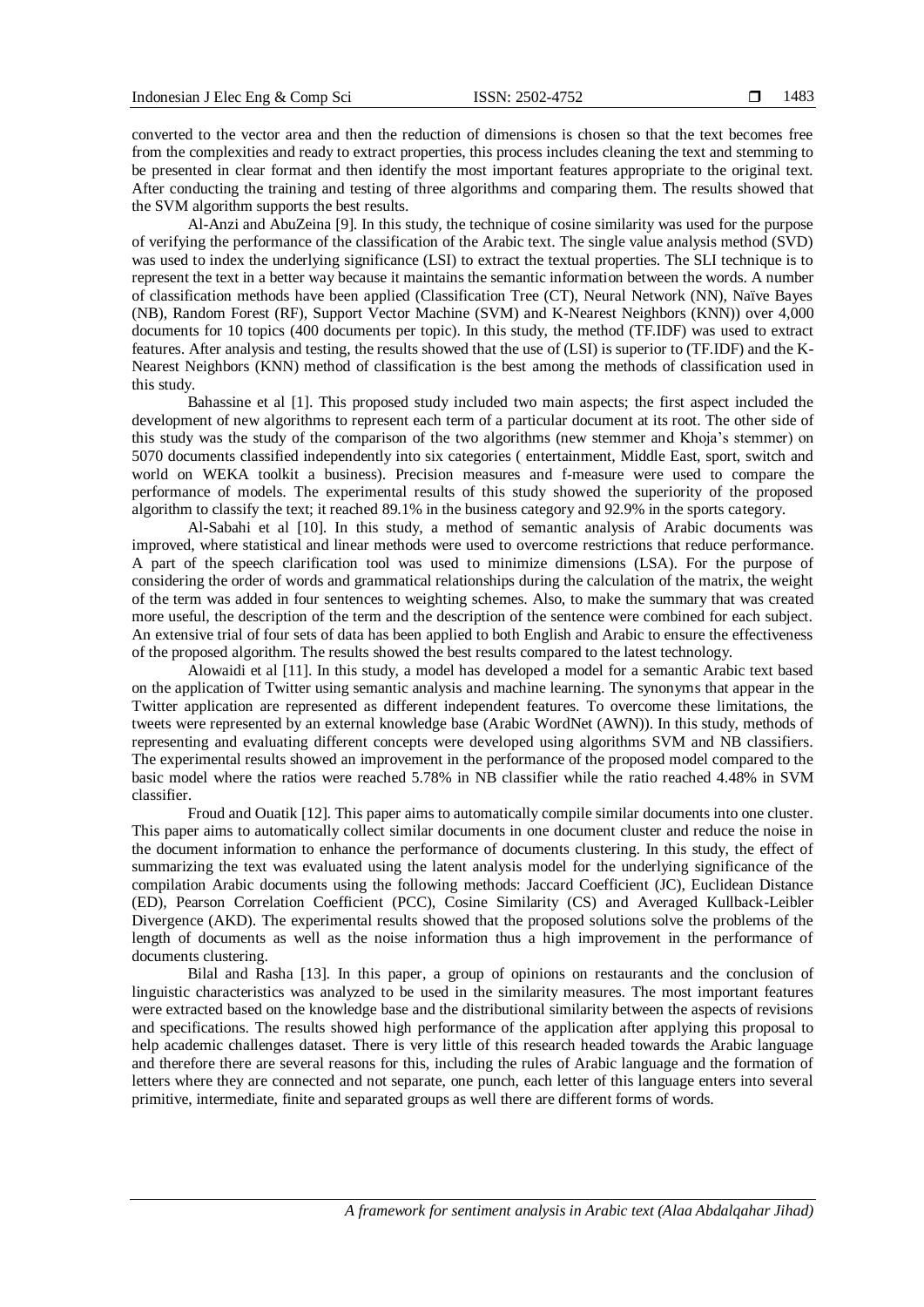#### **1.1. Applications of Text Analysis**

Massive amount of data is increasing day by day so we need to maintain and analyze data for effective process. There is great importance in the processing of text mining and higher commercial potential of data extraction, text analysis can be used in many applications including [14-19]:

- 1) Classification of texts to specific ranges.
- 2) Sentiment analysis.
- 3) Summarize the document to provide the most important points in the original document.
- 4) Learn about relationships between specific entities.
- 5) Search for information in the text.
- 6) Categories to make them easier for potential users to identify.
- 7) Organize texts so that the user can easily access them.
- 8) The opinions can be analyzed for obtaining consideration of the decision-making in any organization.

# **1.2. Arabic Challenges**

- Dealing with texts in Arabic includes many challenges [20-23] :
- 1) Arabic is morphologically rich language.
- 2) Return the word to its original root (Stemmer).
- 3) Contain words in colloquial terms.
- 4) Texts contain English words written in Arabic letters.
- 5) Writing characters in place of other characters.
- 6) Additions, prefixes, middle and endings.
- 7) The number of words is huge.
- 8) Spelling and grammatical errors in texts.
- 9) Highly use of Arabic pronouns.
- 10) Consonant doubled (-).

## **2. THE PROPOSED FRAMEWORK**

The proposed framework consists of two parts; part for training and part for testing. The model used is bag of words and try to make them efficient method by adding weight for each word, this weight was added based on repeating the word in texts when training. What distinguishes the framework is that the database was built without stemmer, including a database of positive words and a database of negative words as in Table 1 and Table 2 show example on the stop and negation words.

| Positive        |        | Negative |        |
|-----------------|--------|----------|--------|
| Word            | Weight | Word     | Weight |
| زين             | 62     | مش       | 57     |
| الحمد           | 36     | بس       | 39     |
| خير             | 28     | حرام     | 19     |
| نعم             | 15     | مو       | 16     |
| جميل            | 13     | وين      | 15     |
| احلى            | 12     | ليش      | 15     |
| رائع            | 11     | للأسف    | 11     |
| ے<br>صح<br>رائع | 10     | قلبل     | 11     |
|                 | 9      | مشاكل    | 9      |
|                 |        | تكالىف   | g      |

Table 1. Example On The Positive and Negative Words

|  | Table 2. Example on the stop and negation words |  |  |  |  |  |
|--|-------------------------------------------------|--|--|--|--|--|
|--|-------------------------------------------------|--|--|--|--|--|

| Stop words | Negation words      |
|------------|---------------------|
| ان         | نيس                 |
| بحد        | لىست                |
| لى         | عير                 |
| فی         |                     |
| من         | A (Colloquial term) |

Figure 1 illustrates the training steps in the framework, and Figure 2 shows the steps of testing and analyzing the comments.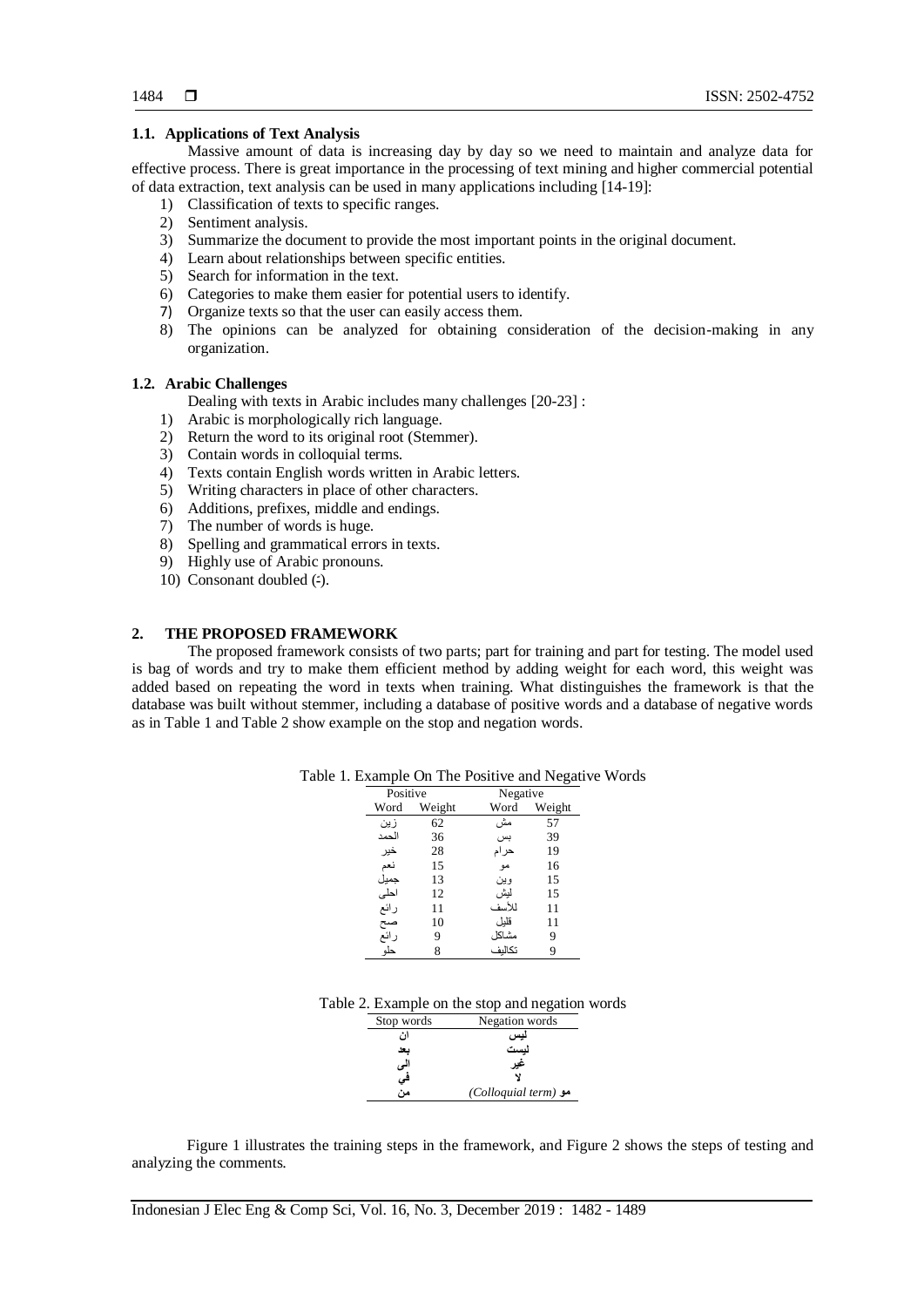

Figure 1. Training steps



Figure 2. Testing steps

*A framework for sentiment analysis in Arabic text (Alaa Abdalqahar Jihad)*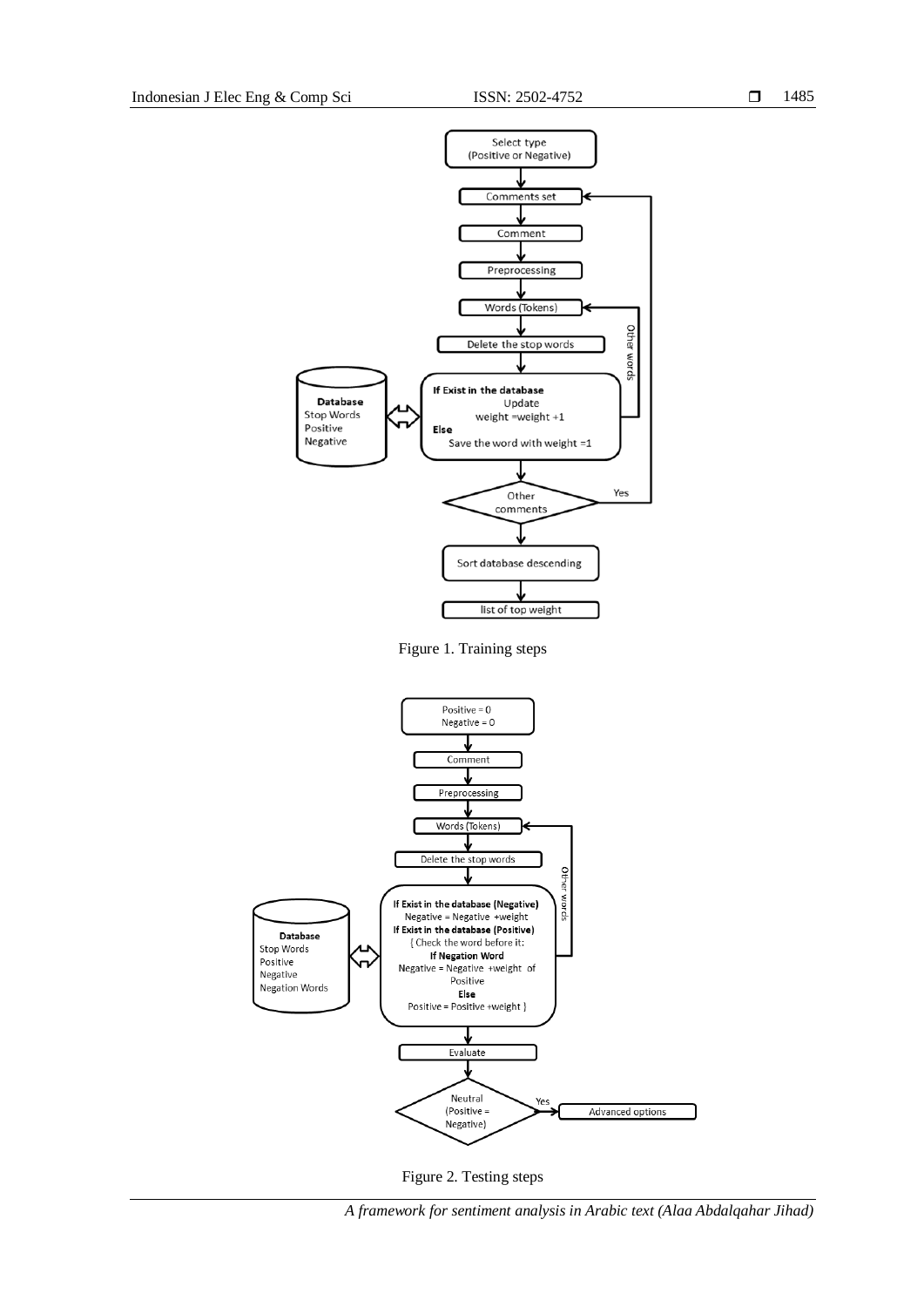# **2.1. Dataset Description**

The dataset used from commercial site (for selling products) where the comment is written directly in the site or through social media sites or Email of the company.

# **2.2. Training**

The following are the training steps, the input is a set of comments and output is a database containing negative and positive words with their weights:

- 1) Select type of sentiment (Positive or Negative) and its own Comments set.
- 2) Apply the following to each Comment in the Comments set:
	- a. Bring the Comment.
	- b. Preprocessing: deleting extra spaces, symbols and duplicate letters.
	- c. Divide into words (Tokens) and store in an array.
	- d. Delete the stop words.
	- e. Save new words that are not in the database with a weight equal to 1.
	- f. Or update the weight of the words in the database by one increment.
	- g. Sort the database in a descending pattern based on the weight.
	- h. Taking the beginning of the list that have top weight, and manually filtering it and save into a selected type of sentiment.

# **2.3. Testing**

The following are the steps of testing any comment, the input is the comment and the output is evaluating the comment whether it is negative or positive or neutral:

- 1) Let: Positive = 0 and Negative = 0.
- 2) Bring the Comment.
- 3) Preprocessing: deleting extra spaces, symbols and duplicate letters.
- 4) Divide into words (Tokens) and store in an array.
- 5) Delete the stop words.
- 6) For each word in the array:
	- a. Search in the Negative words database, if the word exists, increase Negative by the weight of the word.
	- b. Search in the Positive words database, if the word exists:
	- Check the word before it, if it is negation increase Negative by the weight of the Positive word.
	- Otherwise increase positive by the weight of the word.
- 7) Evaluating the result.

If the result is Neutral (Positive results= Negative results) show advanced options for manual classification if the user wants.

## **3. RESULTS AND DISCUSSION**

The proposed framework was created using C# language. The test results of the framework were satisfactory, Figure 3 shows the comment test (يسلمكم) where the result (Positive = 51 and Negative  $= 0$ ), the Figure 4 illustrates the example of the preprocessing and test step. When testing a comment (الجهاز غير جيد) in Figure 5 note that although there is a word (جيد) but the result was (Positive = 0 and Negative = 9) because there is a negative word (غير) before it. Figure 6 shows the comment test (ضيل ) 0011ّللموديلّغيارّقطعة (where the result (Positive = 0 and Negative = 0) is neutral so advanced user options have been shown.

The classification used in the analysis of feeling is divided into two types. The first one is the classification of data by subject to determine the accuracy of data both in training or in the testing phase, and the second type is the classification of data by the analysis of sentiment. The performance of the system has been achieved a high speed in implementation and high accuracy in results by using the first type of classification.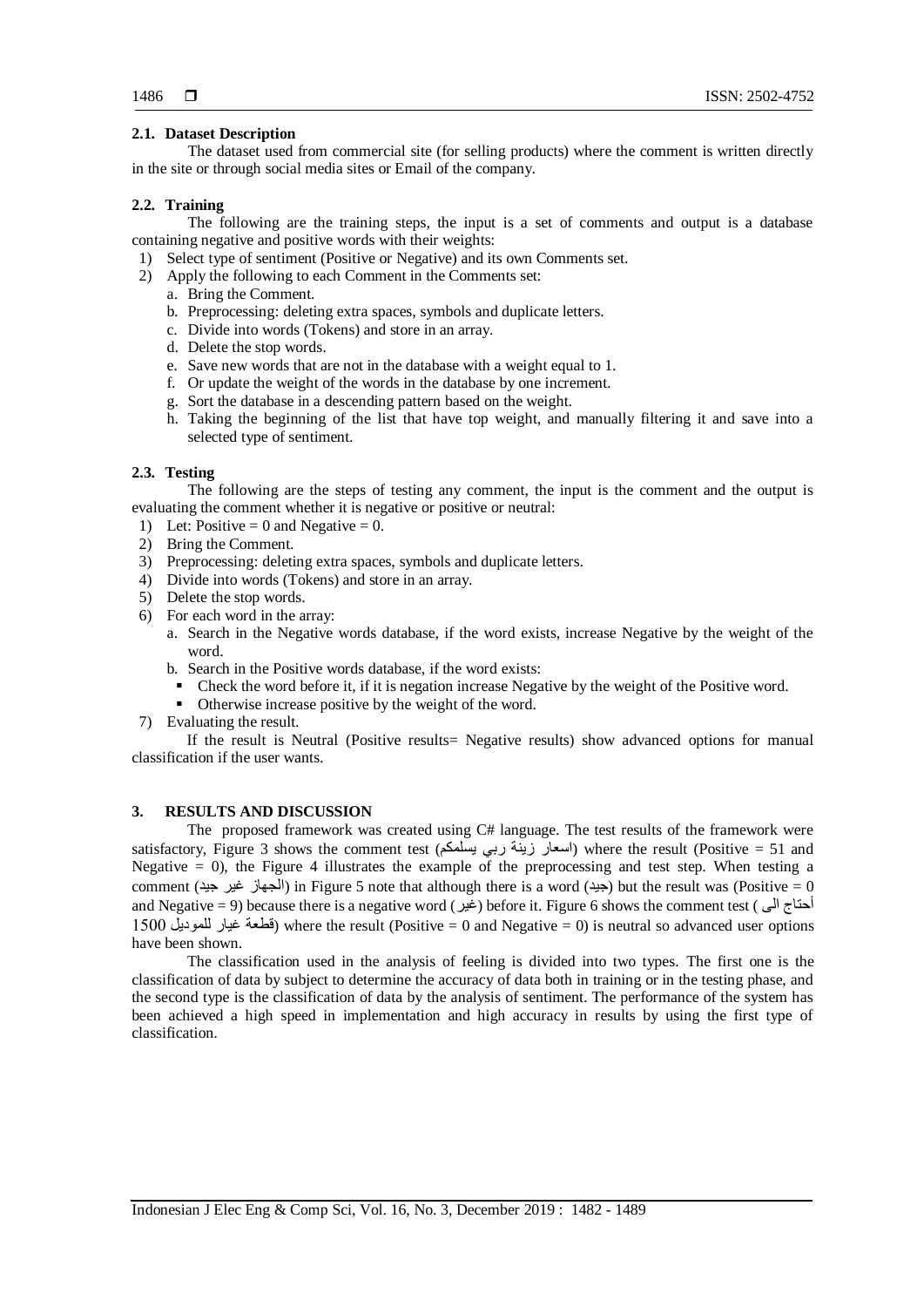## **Test**  $\begin{array}{c|c|c|c|c} \hline \multicolumn{3}{|c|}{\mathbf{0}} & \multicolumn{3}{|c|}{\mathbf{X}} \end{array}$ Text: Positive word اسعار زينة ربي يسلمكم ۵Ì زينة ربى J. بسلمكم  $\ensuremath{\mathsf{Test}}$ Positive 51 Negative  $\overline{0}$

# Figure 3. A comment Test



Figure 4. Example of the preprocessing and test step

| ø۲<br>Test<br>Text: |          |                                  |          |                          |             |  |
|---------------------|----------|----------------------------------|----------|--------------------------|-------------|--|
|                     |          | أحتاج الى قطعة غيار للموديل ١٥٠٠ | Negative | Positive                 | word        |  |
|                     |          |                                  | ٠        |                          | أحتاج       |  |
|                     |          |                                  | advance  | ▣                        | $\mathbf x$ |  |
|                     |          |                                  |          | <b>Result is Neutral</b> |             |  |
|                     |          |                                  |          | <b>Update Positive</b>   |             |  |
| Test                | Positive | 0                                |          |                          |             |  |
|                     | Negative | $\overline{0}$                   |          | <b>Update Negative</b>   |             |  |
|                     |          |                                  |          | Update All               |             |  |
|                     |          |                                  |          | Cancel                   |             |  |



| Text: |            |                | Negative | Positive | word   |  |
|-------|------------|----------------|----------|----------|--------|--|
|       |            | الجهاز غير جيد | ٠        | ٠        | الجهاز |  |
|       |            |                | è        | ٠        | غيز    |  |
|       |            |                | ٩        | ٠        | غيرجيد |  |
|       |            |                |          |          |        |  |
|       |            |                |          |          |        |  |
| Test  | Positive 0 |                |          |          |        |  |
|       | Negative 9 |                |          |          |        |  |
|       |            |                |          |          |        |  |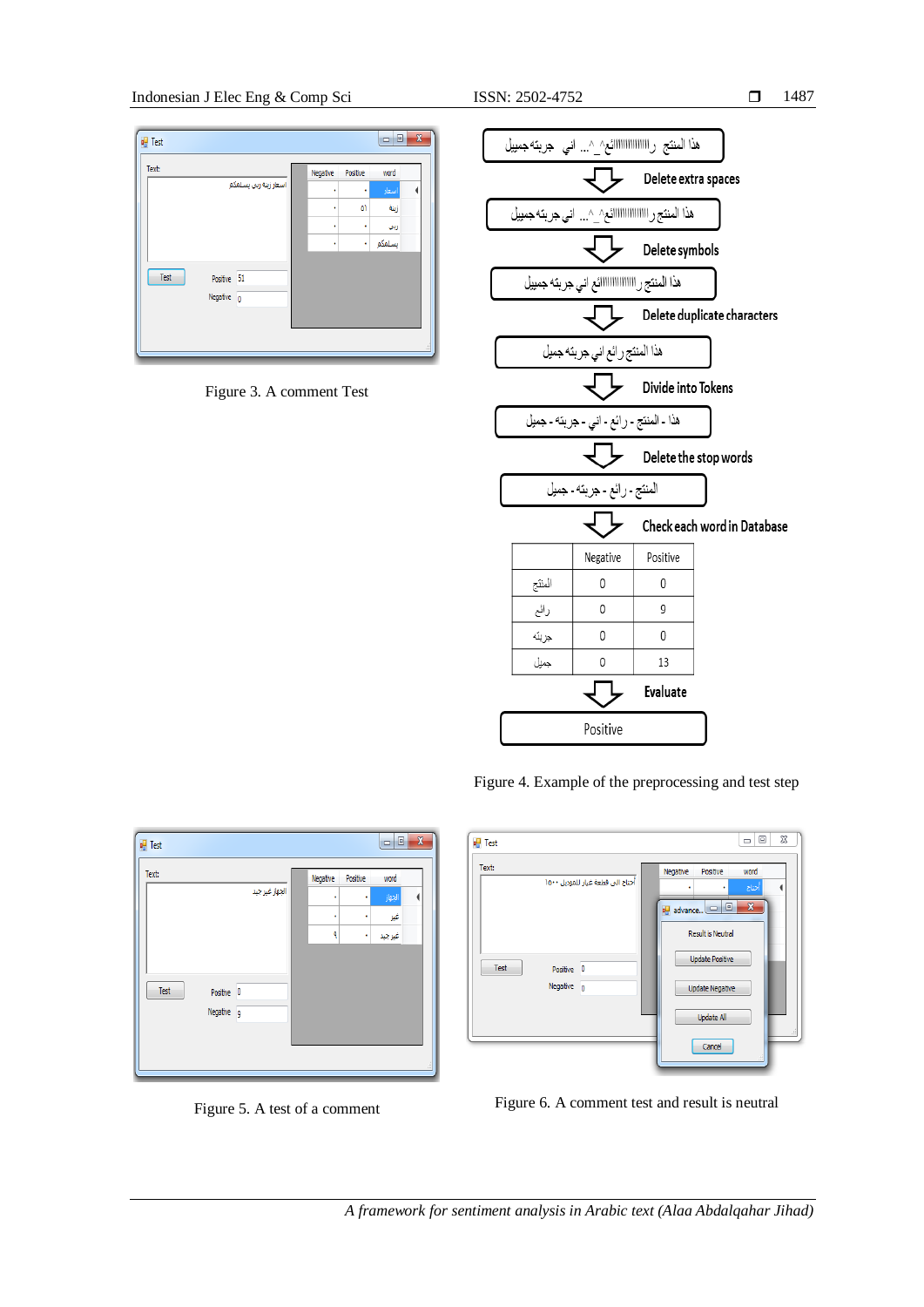## **4. CONCLUSION**

This paper deals with the comments in Arabic and the main difficulty in dealing with this language is that it is morphologically rich language; the company reaches (especially if it has a web site and social contact site) hundreds of comments and messages. The company can improve the performance through the development of systems to help the company to analyze customer requirements and analyzing the views of customers.

Using the bag word helped the accuracy of the classification. Enable the user using advanced options when the test result appears 'Neutral' helped to strengthen the database of words and appropriate weights, at the same time this feature is optional. Entering the largest amount of data in the training stage can improve the performance and achieve high accuracy results but lower in the execution time.

#### **REFERENCES**

- [1] Bahassine S., et al., "Arabic text classification using new stemmer for feature selection and decision trees," *Journal of Engineering Science and Technology*, vol. 12, pp. 1475-1487, 2017.
- [2] Froud H., et al., "Arabic text summarization based on latent semantic analysis to enhance arabic documents clustering," *arXiv preprint arXiv:1302.1612*, 2013.
- [3] H. G. Hassan, et al., "A Framework for Arabic Concept-Level Sentiment Analysis using SenticNet," *International Journal of Electrical and Computer Engineering*, vol. 8, pp. 4015, 2018.
- [4] S. Budiyanto, et al., "Depression and Anxiety Detection Through the Closed-loop Method using DASS-21," *TELKOMNIKA Telecommunication, Computing, Electronics and Control*, vol. 17, 2019.
- [5] A. S. Abdalkafor, "Designing Offline Arabic Handwritten Isolated Character Recognition System using Artificial Neural Network Approach," *International Journal of Technology*, vol. 8, pp. 528-538, 2017.
- [6] A. S. Abdalkafor and A. Sadeq, "Arabic Offline Handwritten Isolated Character Recognition System Using Neural Network," *International Journal of Business and ICT*, vol. 2, pp. 41-50, 2016.
- [7] A. S. Abdalkafor, et al., "Predicting The Success Rates of Schools Using Artificial Neural Network," *Journal of Theoretical and Applied Information Technology*, vol. 96, pp. 6339-6348, 2018.
- [8] Mohammad A. H., et al., "Arabic text categorization using support vector machine," *Naïve Bayes and neural network. GSTF Journal on Computing (JoC)*, vol. 5, 2018.
- [9] Al-Anzi F. S. and D. AbuZeina, "Toward an enhanced Arabic text classification using cosine similarity and Latent Semantic Indexing," *Journal of King Saud University-Computer and Information Sciences*, vol. 29, pp. 189-195, 2017.
- [10] K. Al-Sabahi, et al., "An Enhanced Latent Semantic Analysis Approach for Arabic Document Summarization," *Arabian Journal for Science and Engineering*, pp. 1-16, 2018.
- [11] Alowaidi S., et al., "Semantic Sentiment Analysis of Arabic Texts," *International Journal of Advanced Computer Science and Applications*, vol. 8, pp. 256-262, 2017.
- [12] Froud H., et al., "Arabic text summarization based on latent semantic analysis to enhance arabic documents clustering," *arXiv preprint arXiv:1302.1612*, 2013
- [13] Bilal G. A. and N. Rasha, "Semantic Analysis based Customer Reviews Feature Extraction," *Journal of University of Babylon*, vol. 25, pp. 802-813, 2017.
- [14] N. Ksh, et al., "Document representation techniques and their effect on the document Clustering and Classification: A Review," *International Journal of Advanced Research in Computer Science*, vol. 8, pp. 1780-1784, 2017.
- [15] Ismail H., et al., "Automatic Arabic Text Categorisation: A Comprehensive Comparative Study," *Journal of Information Science*, vol. 41, pp. 114-11, 2015.
- [16] F. Leila, et al., "Theme Classification of Arabic Text: A Statistical Approach," *Conference paper, Terminology and Knowledge Engineering, Berlin, Germany*, pp. 10, 2014.
- [17] M. Fikri and R. A. Sarno, "Comparative study of sentiment analysis using SVM and SentiWordNet," *Indonesian Journal of Electrical Engineering and Computer Science*, vol. 13, pp. 902-909, 2019.
- [18] A. S. Abdalkafor, et al., "A Novel Database for Arabic Handwritten Recognition (NDAHR) System," *2st International Conference on Computer Applications & Information Security (ICCAIS)*, 2019.
- [19] H. K. Aldayel and A. M. Azmi, "Arabic tweets sentiment analysis–a hybrid scheme," *Journal of Information Science*, vol. 42, pp. 782-797, 2016.
- [20] Milos R. and Mirjana I., "Text Mining: Approaches And Applications," *Novi Sad J. Math*, vol. 38, pp. 227-234, 2008.
- [21] A. S. Abdalkafor, "Survey for Databases on Arabic Off-line Handwritten Characters Recognition System," *1st International Conference on Computer Applications & Information Security (ICCAIS), IEEE*, pp. 1-6, 2018.
- [22] M. A. Ahmed, et al., "The classification of the modern arabic poetry using machine learning," *TELKOMNIKA Telecommunication Computing Electronics and Control*, vol. 17, pp. 2667-2674, 2019.
- [23] A. M. F. Al Sbou, "A Survey of Arabic Text Classification Models," *International Journal of Electrical and Computer Engineering (IJECE)*, vol. 8, pp. 4352-4355, 2018.